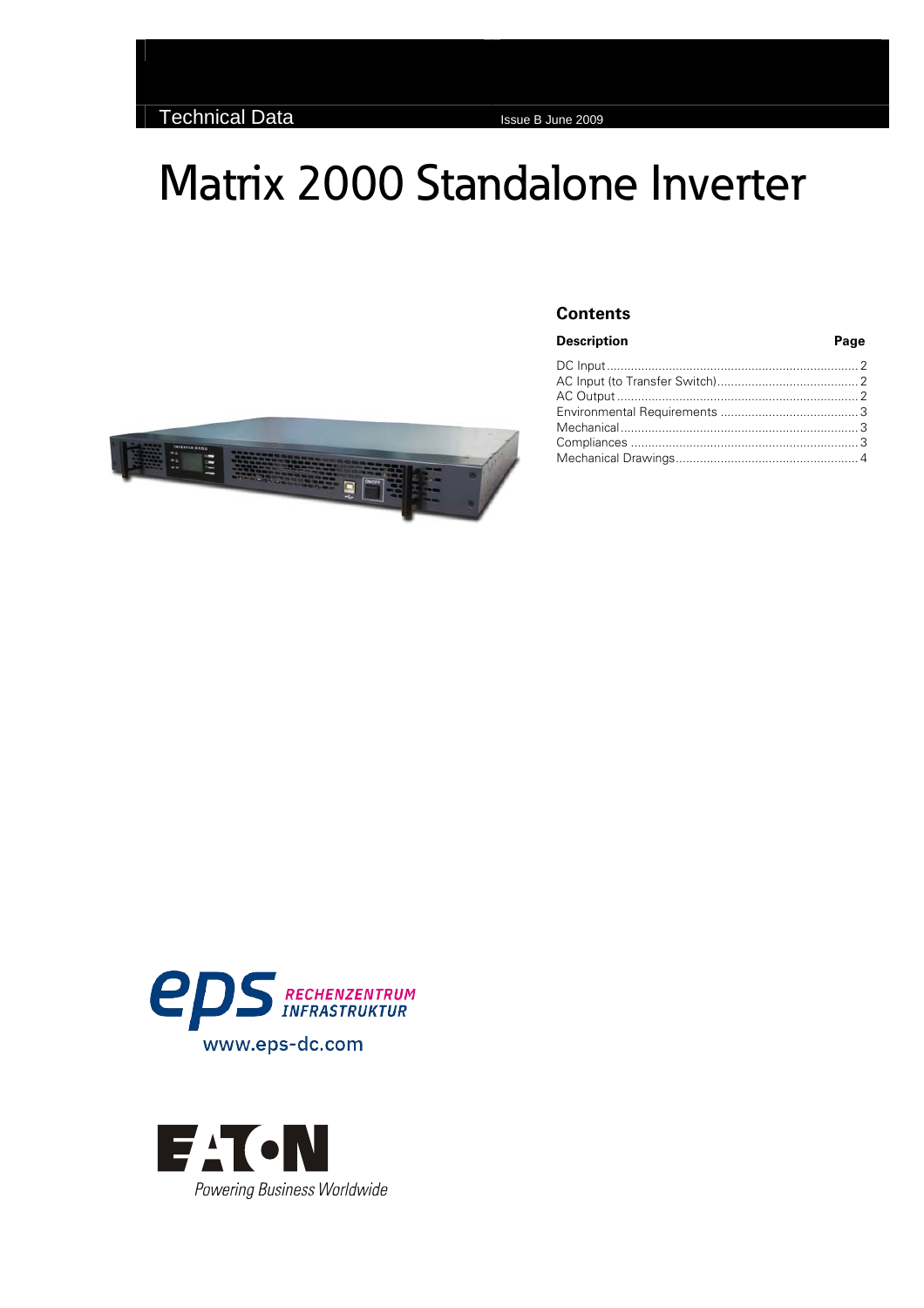<span id="page-1-0"></span>Issue B June 2009

## **DC Input**

| Nominal voltage                  | 48V dc                                                                                                                    |
|----------------------------------|---------------------------------------------------------------------------------------------------------------------------|
| Operating range:                 | 40V dc $\sim$ 60V dc                                                                                                      |
| Inrush current                   | $< 2$ *Irated                                                                                                             |
| <b>Isolation AC-DC</b>           | 4242V dc / 1min                                                                                                           |
| Isolation DC-enclosure           | 707V dc (Varistors and filter capacitor removed) / 1min                                                                   |
| Input protection                 | Reverse Polarity Protection                                                                                               |
| Psophometric noise voltage       | 1.0mV ITU-T 0.41 (16.66 ~ 6000Hz)                                                                                         |
| <b>Wide Band Noise</b>           | $<$ 1.0mV psof (25Hz $\sim$ 5kHz)<br>< 20mV rms (25Hz~20kHz)                                                              |
| Peak to peak noise               | 150mV up to 100MHz                                                                                                        |
| Under voltage warning threshold  | 45V dc                                                                                                                    |
| Under voltage shutdown threshold | 40V dc                                                                                                                    |
| Over voltage warning threshold   | 58V dc                                                                                                                    |
| Over voltage shutdown threshold  | 60V dc                                                                                                                    |
| DC Input Connection              | Two Hole Compression Lugs on .625" / 16mm Centers<br>(wires AWG 2 / 25mm <sup>2</sup> and larger may require narrow lugs) |

## **AC Input (to Transfer Switch)**

| Voltage Range:              | INV-4820SA:<br>89V ac to 138V ac<br>INV-4820ESA:<br>176V ac to 276V ac |
|-----------------------------|------------------------------------------------------------------------|
| Over Voltage Threshold      | INV-4820SA:<br>138V ac<br>INV-4820ESA:<br>276V ac                      |
| Under Voltage Threshold     | INV-4820SA:<br>89V ac<br>INV-4820ESA:<br>176V ac                       |
| Frequency Range             | $50/60$ Hz +/-2%                                                       |
| <b>Back-feed Protection</b> | Complies with safety requirements                                      |
| Transfer time               | $< 10 \text{mS}$                                                       |
| Input Plug                  | INV-4820SA:<br>NEMA 5-20P<br>INV-4820ESA:<br>IEC C20 Inlet             |

## **AC Output**

| Power Output                  | 2000VA / 2000W                                                                  |
|-------------------------------|---------------------------------------------------------------------------------|
| Waveform                      | Pure sine wave                                                                  |
| Power factor                  | 1.0                                                                             |
| Nominal output voltage        | INV-4820SA:<br>110/115/120V ac<br>INV-4820ESA:<br>208/220/230/240V ac           |
| Voltage regulation            | Max $\pm 2\%$                                                                   |
| Output frequency              | 50/60Hz                                                                         |
| Frequency variation           | Nominal $\pm 0.5\%$                                                             |
| Frequency setting             | Manually, field selectable                                                      |
| Crest factor                  | 3:1                                                                             |
| <b>THD</b>                    | <3% for linear load<br><5% for non-linear load                                  |
| Capacitive/inductive load     | $-1.0$ to $+1.0$ without exceeding permissible distortion for<br>resistive load |
| Efficiency                    | >91% at rated load                                                              |
|                               | 92% Peak efficiency                                                             |
| Current limitation            | Electronic current limitation at overloads and short circuits.                  |
| <b>Isolation AC-enclosure</b> | Basic isolation (Primary - Ground) 2121V dc/1min                                |
| <b>Isolation AC-DC</b>        | 4242V dc / 1min                                                                 |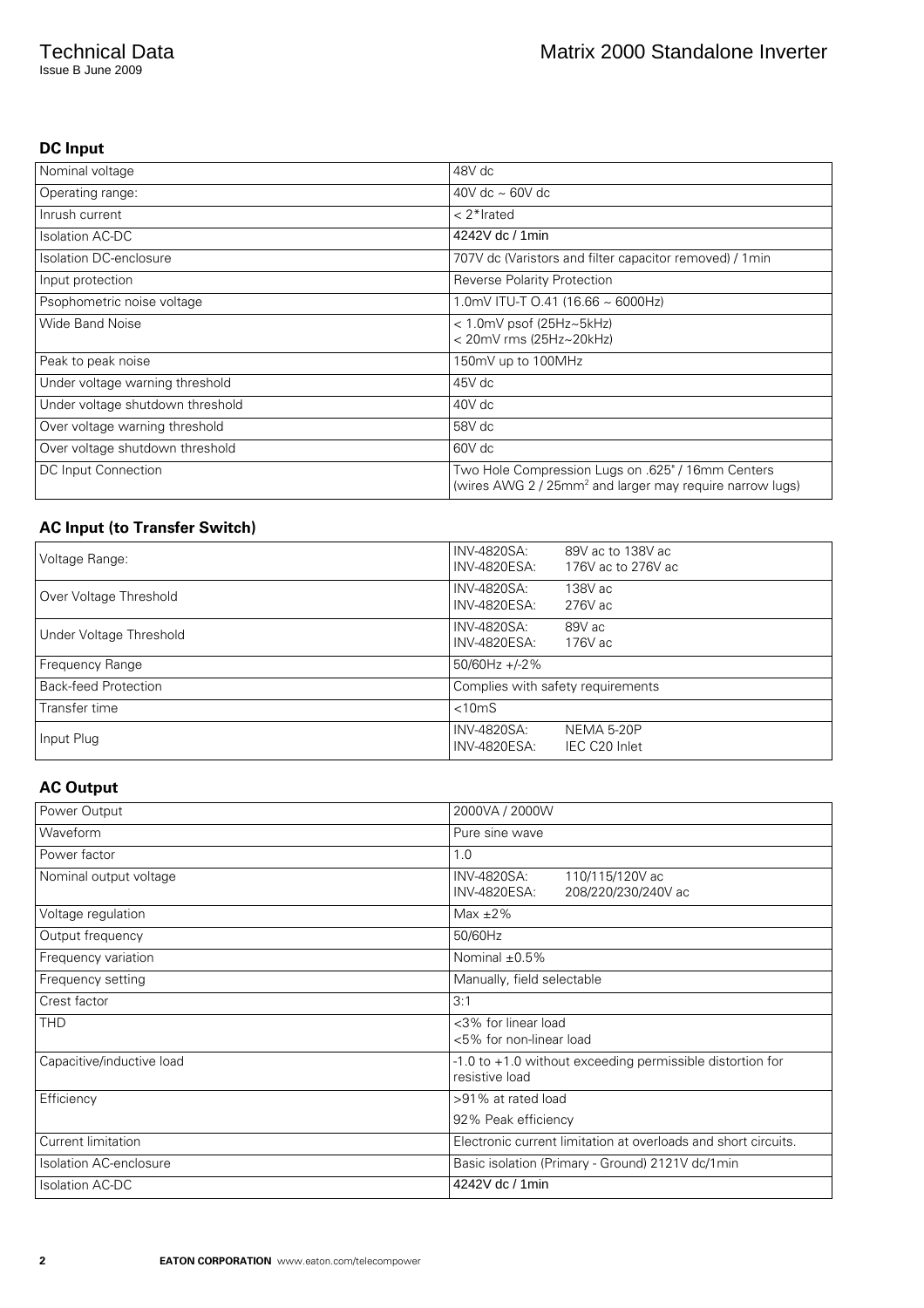<span id="page-2-0"></span>

| Surge protection     | EN61000-4-5.<br>Telcordia GR-1089 Core ANSI C62.41-IEEE, STD 587-1980        |
|----------------------|------------------------------------------------------------------------------|
| Dynamic response     | $<$ 10%, according to IEC 62040-3 class 1                                    |
| Over load protection | 2*Inom, 5sec max<br>1.5*Inom, 10sec max<br>1.25*Inom, temperature controlled |
| AC Outlet            | $2 \times$ NEMA 5-20R<br>INV-4820SA:<br>I INV-4820ESA:<br>2 x IEC320-C13     |

#### **Environmental Requirements**

| Operating temperature range | $-20^{\circ}$ C to 60 $^{\circ}$ C (-4 $^{\circ}$ F to 140 $^{\circ}$ F)  |
|-----------------------------|---------------------------------------------------------------------------|
|                             | -20°C to 50 °C (-4°F to 122°F), full performance                          |
| Storage temperature         | $-30^{\circ}$ C to 80 $^{\circ}$ C (-22 $^{\circ}$ F to 176 $^{\circ}$ F) |
| <b>Operating humidity</b>   | 95% Relative Humidity (non condensing)                                    |
| <b>Operating Attitude</b>   | 1500m                                                                     |
| Audible noise               | 55dB ETS 300 753, class 3.1                                               |

#### **Mechanical**

| Dimension (D, W, H): | 360mm, 440mm, 43.6mm (14.2", 17.3", 1.7") |
|----------------------|-------------------------------------------|
| Weight:              | $ 7.1$ kg (15.6lb)                        |
| Heat dissipation     | Forced air cooling                        |

### **Compliances**

| Safety Compliance     | EN60950-1 / UL60950-1                 |
|-----------------------|---------------------------------------|
| <b>Certifications</b> | СE                                    |
| <b>EMC</b>            | EN300 386:2001 Class B                |
| <b>MTBF</b>           | S200,000 Hours as per Telcordia SR332 |
| <b>RoHS</b>           | Compliant                             |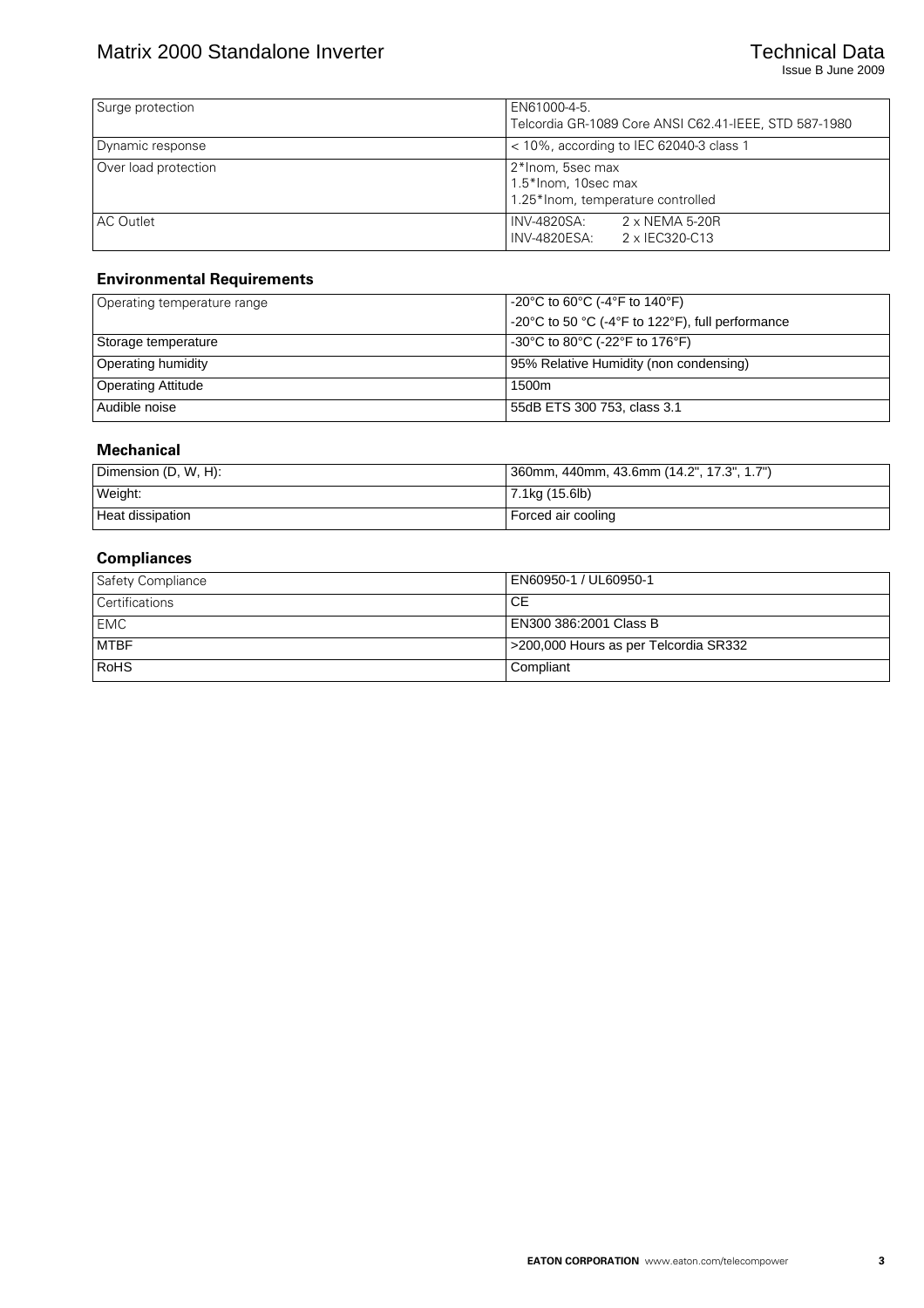## <span id="page-3-0"></span>Technical Data

Issue B June 2009

## **Mechanical Drawings**





Rear View – 120V ac Model (INV4820SA)



- 1. AC output connectors.
- 2. AC input circuit breaker. Push in to reset.
- 3. 120V models: AC input cord, 230V models: AC input connector.
- 4. Remote on/off connector/screw terminals (wire size:  $0.5 - 2.0$ mm<sup>2</sup>, 20 - 14 AWG).
- 5. Alarm relay output connector/screw terminals (wire size:  $0.5 - 2.0$ mm<sup>2</sup>, 20 - 14 AWG).
- 6. 48V dc negative (-) input terminals (M5).
- 7. 48V dc positive (+) input terminals (M5).